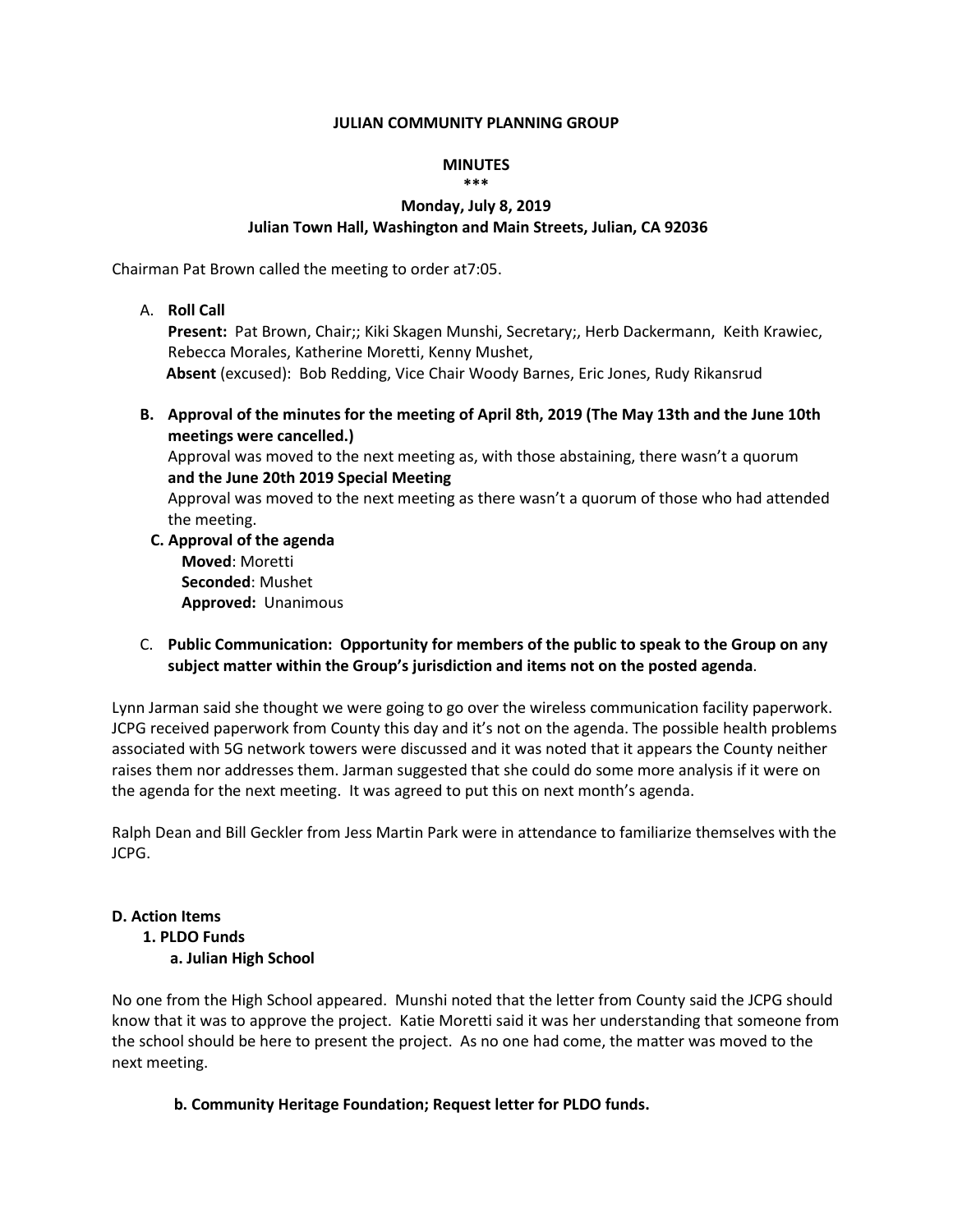Teak Nichols requested the JPCG's recommendation that PLDO funds be used for the Town Square park project. He added that they had gone to the Architectural Review Board and they received an approval in concept vote. Brown noted that the ARB made the proviso that they ARB could check colors and some other visual aspects. Nichols said they are asking for the maximum dollar amount available. The construction budget is about \$400,000 and property acquisition will be about \$500,000. Morales asked for a description of the Town Square. Nichols responded that it was a place for the community to gather in addition to the Museum. A small stage, some built in seating, for a musician, or a Melodrama marketing skit. They wish to have some small farm stalls that would be broken down when not in use. There could be a farmer's market, local apples in the fall, a craft fair. The idea is that the community should be front and center in all Town Square events. The current lot is sloped. They plan to use that natural contour to have some built in seating. Krawiec thought we should support it. Dackermann noted that this wasn't the final design. No, not quite. Pat said that the County, in a previous application, agreed to move the curb and sidewalk back to the original position; Caltrans said no. At least, not for Washington Street; Main Street is County. Moretti said that normally PLDO funds go for specific items, like seating but Nichols said they were probably going to ask that the funds be given for acquisition. Mushet asked if there would be a charge for the kiosks. Nichols replied that there would be a small charge to go for maintenance and insurance. It wasn't their idea to have restrooms; the property does have 1 % EDUs. Nichols added that they had a letter of support from the Chamber of Commerce. They are estimating about \$40,000 a year for maintenance.

Krawiec moved we send a letter of support to the County. Moretti said we need to clarify whether it can be used for acquisition. Moretti then moved that we designate \$100,000 to the fund. Mushet seconded it. Moretti withdrew her motion. Krawiec moved again that we send a letter of support without a specific amount to the County. Morales seconded it. Unanimously approved.

Munshi will do the letter.

#### **2. Road Maintenance a. Second Street**

Brown described the special meeting held on this subject. Fire authorities said the road has to be 24' wide. Sheriff's Dept. said they wanted upgrade to the road as they use it all the time. Highway Patrol also said they used it. The County employees said they need to get an exemption from standard road ordinances and that they had to have approval from their superiors to proceed with the design. Brown subsequently called to ask about the status of this action but nothing has been done yet.

The Sheriff's Dept. pointed out that a stop sign was needed for traffic coming down the hill where  $2^{nd}$ meets Cape Horn.

Nick Kubota, one of residents affected noted that there were a couple of action items recommended and asked what kind of a timeline there was and asked if we could press for that. Brown said the lead individual for the project was on vacation, but we will follow up with a letter. Morales noted that they had mentioned the possibility of going to Dianne Jacob jointly with the Country reps to use her discretionary funds for the road.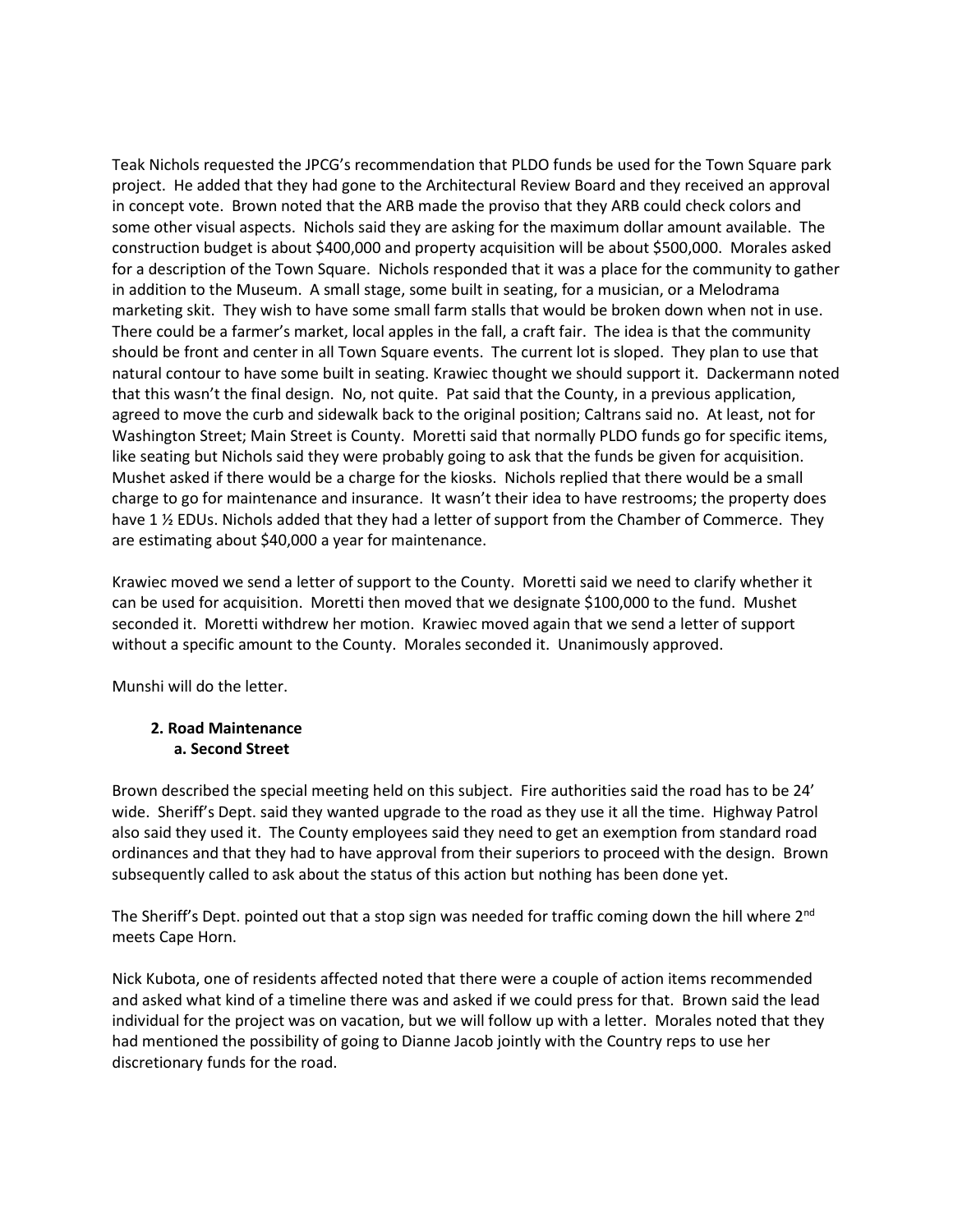Mushet moved we write a letter to County, Dackermann seconded. Unanimous with Morales abstaining.

# **3. Agricultural – Required Open Space – Clearing**

Chairman Brown presented new rules to keep open space. Lynn Jarman asked if this were part of Williamson Act? No. No one seems to be sure exactly what the new policy is. Moretti said she would like to know more about the policy. Brown suggested we write a letter to the County for clarification of this issue.

Mushet moved that we do this, Moretti seconded it. Jarman suggested we expand the scope of the recommendation to include Plan changes to ensure that we actually get the information. Passed unanimously.

Munshi will do letter.

# **4. Open Space – Fire**

See above.

# **5. Spencer Valley School – Initial study for added building (7,832 Ft.2)**

As the projected use of the new space could have varying impacts depending on what was planned, the JCPG does not have enough information to act on this matter. Munshi will send a letter asking them to come to a meeting and elaborate on their proposal.

# **6. Consolidation Plan – Upgrade septic plant for Julian**

Brown noted that it might be possible for a CBDG grant to be used to upgrade the sewer system. Morales has been working on this and reported that there is a meeting on a consolidation plan at the Library about CBDG grants. Since Julian doesn't have enough sewer capacity, she spoke to Daniel Brogadir, Program Mgr., of San Diego County Sanitation District. He wasn't able to get all the information but apparently it's a sensitive issue so Rebecca spoke to Buddy Seifert who said it went back to whenever the High School expanded. They asked to be added to the sewer system. After their addition we have had problems, with lack of physical capacity. We have huge peaks in sewer capacity use. Rebeccas has recently received a letter from the County saying they were looking at it but haven't had time to come to conclusions or recommendation yet but she will have information available for theAugust meeting. If there were information from us for expanded land use that would have an impact on the sewer system it would help them. Morales also talked to the President of the Chamber, Tom Nichols, who said he would support the project to the fullest extent possible.

Morales will draft a letter asking the County the questions we don't have answers to.

#### **7. Special Event Ordinance update**